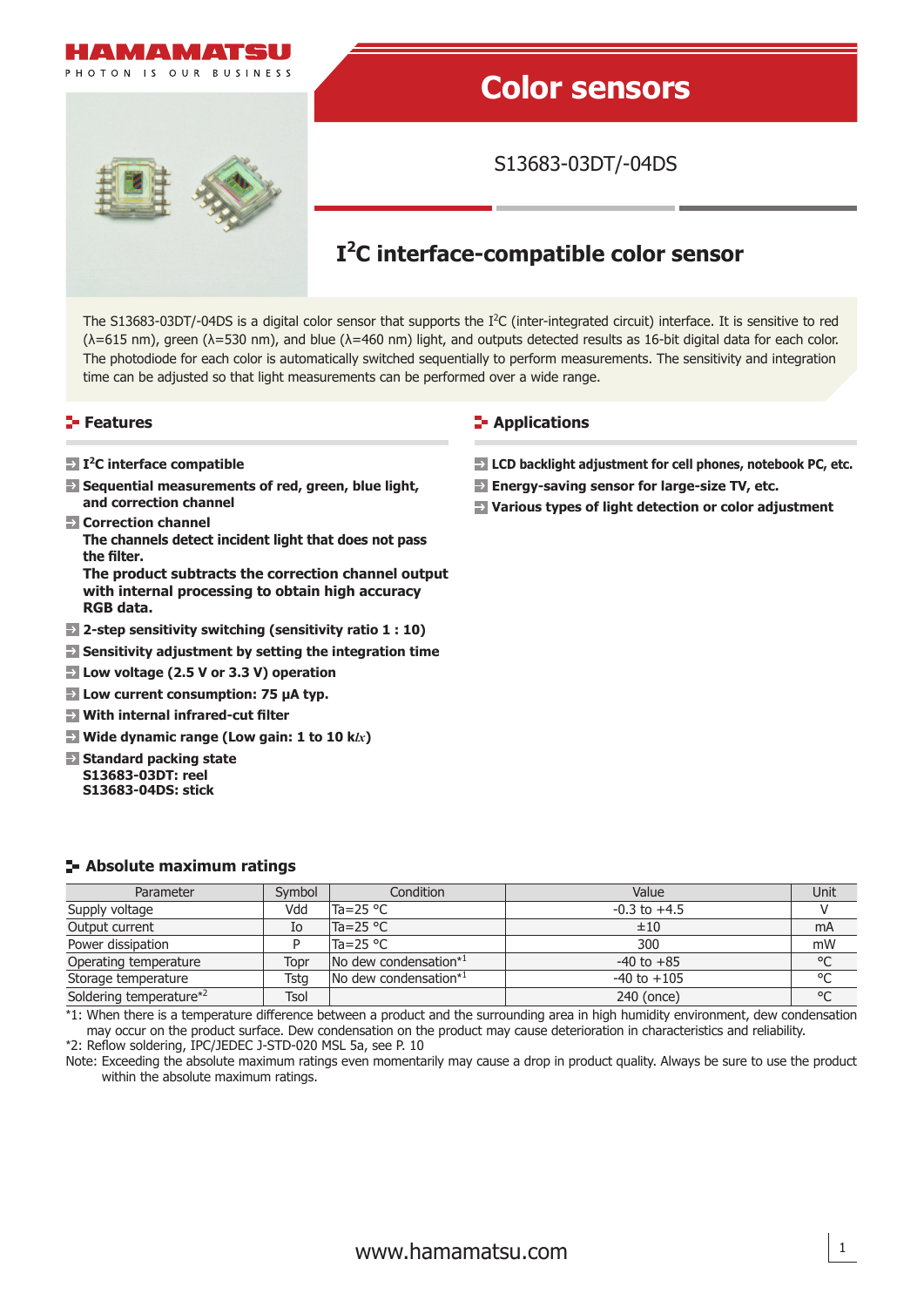# **Recommended operating conditions (Ta=25 °C unless otherwise noted)**

| Parameter                                         | Symbol      | Condition                        | Min.    | Typ. | Max.        | Unit |
|---------------------------------------------------|-------------|----------------------------------|---------|------|-------------|------|
| Supply voltage                                    | Vdd         |                                  | 2.25    |      | 3.63        | V    |
| $I2C$ bus pull-up voltage <sup>*3</sup>           | <b>Vbus</b> | $Rp=2.2 k\Omega$                 | 1.65    |      | $Vdd + 0.5$ | V    |
|                                                   | Vih         | Vbus $\geq$ 2.25 V<br>Vdd>2.75 V | 0.7Vbus |      | $Vdd + 0.5$ | V    |
| High level input voltage (SDA, SCL) <sup>*4</sup> |             | Vbus<2.25 V<br>Vdd≤2.75 V        | 0.8Vbus |      | $Vdd + 0.5$ | V    |
| Low level input voltage (SDA, SCL) <sup>*4</sup>  | Vil         | Vbus $\geq$ 2.25 V<br>Vdd>2.75 V | $-0.5$  |      | 0.2Vbus     | V    |
|                                                   |             | Vbus<2.25 V<br>Vdd≤2.75 V        | $-0.5$  |      | 0.3Vbus     | V    |
| Bus capacitance (SDA, SCL)                        | Cbus        |                                  |         |      | 400         | pF   |

 $*3$ : For details, see the I<sup>2</sup>C specifications, "The I<sup>2</sup>C-BUS SPECIFICATION VERSION 2.1".

\*4: Vdd - Vbus<1.2 V

Operation is not guaranteed if this condition is not met.

# **Electrical and optical characteristics**

■ Sensor section [Ta=25 °C, Vdd=Vbus=3.3 V, A light source, unless otherwise noted (initial setting: low gain, integration time: 546 ms/ch)]\*5

| Parameter                             |                | Symbol      |                              | Condition                     | Min.                     | Typ.       | Max.                     | Unit         |  |
|---------------------------------------|----------------|-------------|------------------------------|-------------------------------|--------------------------|------------|--------------------------|--------------|--|
|                                       |                |             | <b>Blue</b>                  |                               |                          | 400 to 540 |                          |              |  |
| Spectral response range* <sup>6</sup> |                | $\lambda$   | Green                        |                               |                          | 455 to 630 |                          | nm           |  |
|                                       |                |             | Red                          |                               |                          | 575 to 660 |                          |              |  |
|                                       |                |             | <b>Blue</b>                  |                               | $\overline{\phantom{a}}$ | 460        | $\overline{\phantom{a}}$ |              |  |
| Peak sensitivity wavelength           |                | $\lambda p$ | Green                        |                               |                          | 530        |                          | nm           |  |
|                                       |                |             | Red                          |                               |                          | 615        |                          |              |  |
| Current consumption                   | Operating mode | Idd         | $E=0$ lx (dark state),       |                               | 30                       | 75         | 150                      |              |  |
|                                       | Standby mode   | Idds        | excluding output current     |                               | 0.1                      | 1.0        | 3.0                      | μA           |  |
| Dark count                            |                | Sd          | $E=0$ lx (dark state)        |                               |                          |            | 5                        | counts       |  |
| Gain ratio                            |                | rg          | High gain/Low gain           |                               |                          | 10         |                          |              |  |
|                                       |                | Sbl         | <b>Blue</b>                  |                               | 2.0                      | 3.8        | 5.6                      |              |  |
|                                       |                | Sgl         | Green                        |                               | 4.7                      | 8.7        | 12.7                     |              |  |
|                                       |                | Srl         | Red                          | Initial setting               | 6.8                      | 12.4       | 18.0                     |              |  |
|                                       |                | Scol        | Correction ch                |                               |                          | 3.0        |                          |              |  |
| Photosensitivity                      | Low gain       | Sbl         | <b>Blue</b>                  |                               | 2.8                      | 3.8        | 4.8                      | counts/ $lx$ |  |
|                                       |                | Sgl         | Green                        | Initial setting* <sup>6</sup> | 6.5                      | 8.7        | 11.0                     |              |  |
|                                       |                | Srl         | Red                          |                               | 8.6                      | 12.4       | 16.2                     |              |  |
|                                       |                | Scol        | Correction ch                |                               |                          | 3.0        |                          |              |  |
| Red/Blue sensi. ratio                 |                | Srl/Sbl     |                              |                               | 2.4                      | 3.2        | 4.0                      |              |  |
| Red/Green sensi. ratio Low gain       |                | Srl/Sgl     | Initial setting<br>Same chip |                               | 1.05                     | 1.4        | 1.75                     |              |  |
| Blue/Green sensi. ratio               |                | Sbl/Sgl     |                              |                               | 0.33                     | 0.44       | 0.55                     |              |  |
|                                       |                | Sbh         | Blue                         |                               | 22.0                     | 40.0       | 58.0                     |              |  |
|                                       |                | Sgh         | Green                        | Integration time              | 47.0                     | 86.0       | 125.0                    |              |  |
|                                       |                | Srh         | Red                          | 546 ms/ch                     | 67.0                     | 122.0      | 177.0                    |              |  |
| Photosensitivity                      | High gain      | Scoh        | Correction ch                |                               |                          | 30.0       |                          | counts/k     |  |
|                                       |                | Sbh         | <b>Blue</b>                  |                               | 30.0                     | 40.0       | 50.0                     |              |  |
|                                       |                | Sgh         | Green                        | Integration time              | 64.5                     | 86.0       | 107.5                    |              |  |
|                                       |                | Srh         | Red                          | 546 ms/ch <sup>*7</sup>       | 85.0                     | 122.0      | 159.0                    |              |  |
|                                       |                | Scoh        | Correction ch                |                               |                          | 30.0       |                          |              |  |
| Red/Blue sensi. ratio                 |                | Srh/Sbh     |                              |                               | 2.25                     | 3.0        | 3.75                     |              |  |
| Red/Green sensi. ratio High gain      |                | Srh/Sgh     | Integration time 546 ms/ch   |                               | 1.05                     | 1.40       | 1.75                     |              |  |
| Blue/Green sensi, ratio               |                | Sbh/Sgh     | Same chip                    |                               | 0.35                     | 0.47       | 0.59                     |              |  |

\*5: Provide light shielding so that no light enters from anywhere other than the top surface of the filter.

\*6: Relative sensitivity=more than 10%

\*7: Integration time is measured and corrected. See "Compensation method for sensitivity variation". Integration time measurement accuracy is 0.36%.

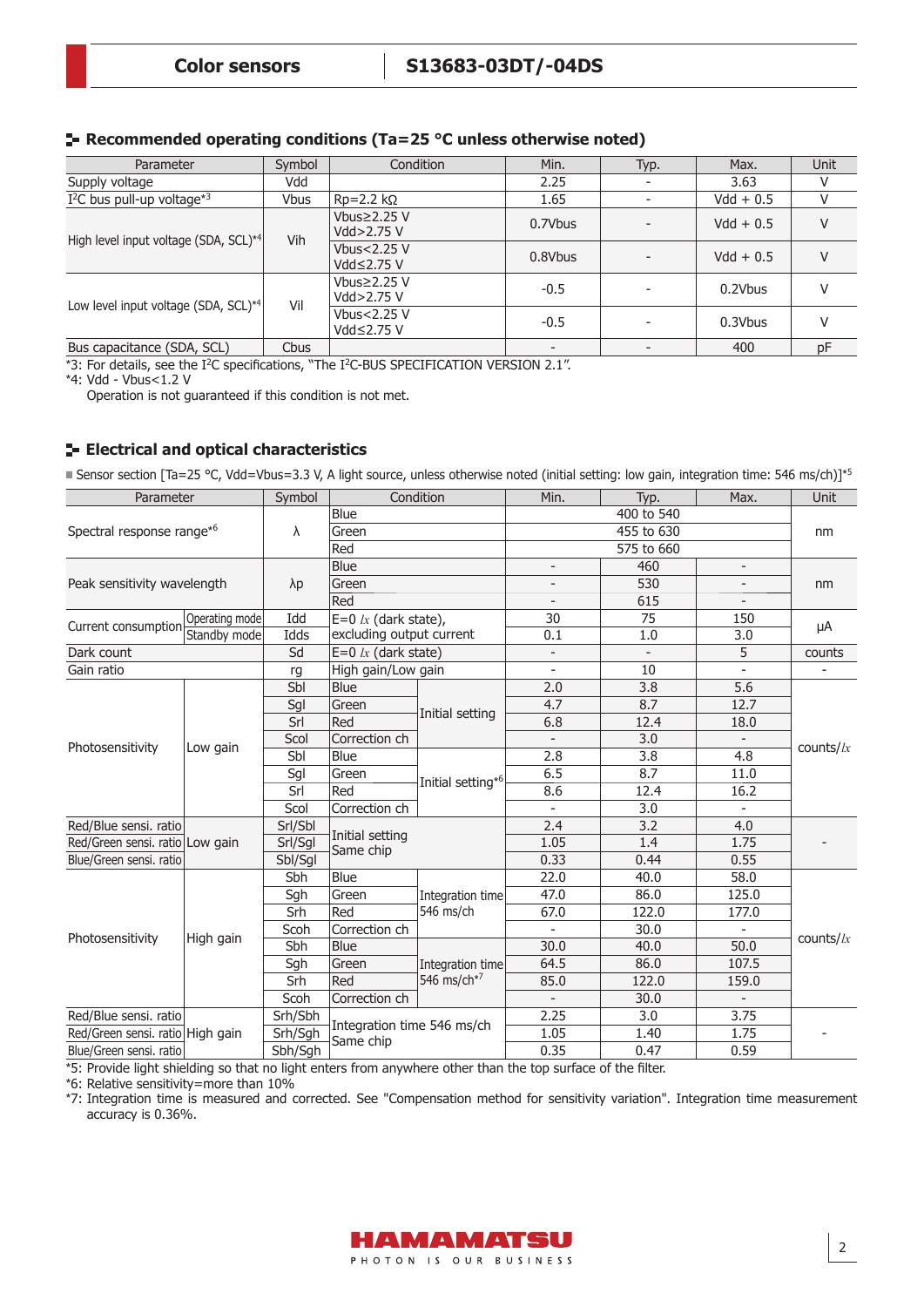| Parameter                  | Symbol      | Condition                                 | Min.                                                              | Typ. | Max.           | Unit |
|----------------------------|-------------|-------------------------------------------|-------------------------------------------------------------------|------|----------------|------|
|                            | <b>ADDR</b> | <sup>7</sup> bits                         |                                                                   |      |                |      |
| $1^2C$ clock frequency     |             |                                           |                                                                   |      | 400            | kHz  |
| High level                 | Voh         |                                           | 0.7 Vbus                                                          |      |                |      |
| Low level                  | Vol         |                                           |                                                                   |      | 0.4            |      |
|                            | Ci          |                                           | $\overline{\phantom{0}}$                                          |      | 20             | рF   |
| SDA/SCL output fall time*8 |             |                                           |                                                                   |      | 250            | ns   |
|                            |             | fclk<br>Input/output terminal capacitance | $ Rp=2.2 k\Omega$<br>$ Rp=2.2 k\Omega$<br>$ Rp=2.2$ kΩ, Cp=400 pF |      | 0x2A (0101010) |      |

 $\blacksquare$  I<sup>2</sup>C section (Ta=25 °C, Vdd=3.3 V, unless otherwise noted)

\*8: SCL/SDA output rise time is determined by a time constant of Cbus  $\times$  Rp.

Note: The I<sup>2</sup>C interface (SDA, SCL) timings conform to the "I<sup>2</sup>C bus specification version 2.1".

#### **Register map**

| <b>Adrs</b>     | <b>Function</b>        |                       |                                                                       |                             |  | bit                              |                                                                                                                                                  |  |                          |  |  |  |  |
|-----------------|------------------------|-----------------------|-----------------------------------------------------------------------|-----------------------------|--|----------------------------------|--------------------------------------------------------------------------------------------------------------------------------------------------|--|--------------------------|--|--|--|--|
|                 |                        |                       | 6                                                                     |                             |  |                                  |                                                                                                                                                  |  |                          |  |  |  |  |
| 00              | Control                | ADC reset<br>1: Reset | Standby function<br>1: Standby mode<br>0: Operation 0: Operating mode | Standby function<br>monitor |  | Gain selection<br>0: Low gain    | Integration mode<br>1: High gain 1: Manual setting mode $(00)$ 87.5 $\mu$ s, $(01)$ 1.4 ms<br>0: Fixed period mode $(10)$ 22.4 ms, (11) 179.2 ms |  | Integration time setting |  |  |  |  |
| 01              | Manual timing register |                       | Integration time manual setting register (MSB)                        |                             |  |                                  |                                                                                                                                                  |  |                          |  |  |  |  |
| $\overline{02}$ |                        |                       |                                                                       |                             |  |                                  | Integration time manual setting register (LSB)                                                                                                   |  |                          |  |  |  |  |
| 03              | Sensor data register   |                       |                                                                       |                             |  | Output data (red, MSB)           |                                                                                                                                                  |  |                          |  |  |  |  |
| 04              | (red)                  |                       |                                                                       |                             |  | Output data (red, LSB)           |                                                                                                                                                  |  |                          |  |  |  |  |
| 05              | Sensor data register   |                       |                                                                       |                             |  | Output data (green, MSB)         |                                                                                                                                                  |  |                          |  |  |  |  |
| 06              | (green)                |                       |                                                                       |                             |  | Output data (green, LSB)         |                                                                                                                                                  |  |                          |  |  |  |  |
| 07              | Sensor data register   |                       |                                                                       |                             |  | Output data (blue, MSB)          |                                                                                                                                                  |  |                          |  |  |  |  |
| 08              | (blue)                 |                       | Output data (blue, LSB)                                               |                             |  |                                  |                                                                                                                                                  |  |                          |  |  |  |  |
| 09              | Sensor data register   |                       |                                                                       |                             |  |                                  | Output data (correction ch, MSB)                                                                                                                 |  |                          |  |  |  |  |
| 0A              | (correction ch)        |                       |                                                                       |                             |  | Output data (correction ch, LSB) |                                                                                                                                                  |  |                          |  |  |  |  |

Adrs 00 bit 7: Asserting this bit to "1", the ADC block is reset. The register data is not reset. To start the operation, set this bit to "0". Adrs 00 bit 6: Asserting this bit to "1" the device goes into standby mode. The ADC block stops its operation. The register data is not reset. To start the operation, set this bit to "0".

Adrs 00 bit 5: This monitors auto standby function. "1" means standby mode. This is read only.

Adrs 00 bit 3: Gain selection bit. "1" is high gain mode and "0" is low gain mode. This bit is selecting the photodiode area. The size ratio of high gain photodiode area and low gain photodiode area is 10 : 1. Therefore the gain ratio is 10 times from low to high.

- Adrs 00 bit 2: Asserting this bit to "1", the device goes into manual setting mode. Deasserting this bit to 0, goes into fixed period mode. In manual setting mode, the S11059-02DT automatically goes to standby mode after a measurement is made. In fixed period mode, measurements are continuously repeated.
- Adrs 00 bit 1,0: These bits select the period of internal basis clock. The period is equal to integration time per color in fixed period mode. "00" is 87.5 us, "01" is 1.4 ms, "10" is 22.4 ms, "11" is 179.2 ms. In manual setting mode, "00" is 175 μs, "01" is 2.8 ms, "10" is 44.8 ms, "11" is 368 ms. The integration time per color is set to multiple value (Adrs 01 & 02) with the period.
- Adrs 01 & 02: This is a multiple value setting in manual setting mode, and can be set to a minimum of 0x0000 and a maximum of 0xFFFF (65535). This is used to set how far to expand the integration time per color which specified by "Integration time setting" (Tint). For example, if you want to set the integration time per color to 546 ms, set 175 μs by Tint="00" and then set this register to N=3120 (0xC30).

| Mode                | Manual timing register |                   |                   | Integration time setting (Tint) |                     |
|---------------------|------------------------|-------------------|-------------------|---------------------------------|---------------------|
|                     | (Adrs 01 & 02)         | 00                |                   |                                 |                     |
| Fixed period mode   | Disabled               | 87.5 us           | 1.4 ms            | $22.4 \text{ ms}$               | 179.2 ms            |
| Manual setting mode | Ν                      | $175 \times N$ us | $2.8 \times N$ ms | $44.8 \times N$ ms              | $358.4 \times N$ ms |

Adrs 03 to 0A: These bytes are register for sensor data. S11059-02DT measurement result is stored in these registers when the  $I^2C$ command is changed to read mode. The values are kept until the next measurement cycle.

#### **Initial setting [Low gain, manual setting mode, Tint=00 (175 μs), integartion time 546 ms/ch]**

| Adrs | Function               | bit |  |  |  |  |  |  |      |  |  |  |  |
|------|------------------------|-----|--|--|--|--|--|--|------|--|--|--|--|
|      |                        |     |  |  |  |  |  |  | Hex  |  |  |  |  |
| 00   | Control                |     |  |  |  |  |  |  | 0xE4 |  |  |  |  |
| 01   |                        |     |  |  |  |  |  |  | 0x0C |  |  |  |  |
| 02   | Manual timing register |     |  |  |  |  |  |  | 0x30 |  |  |  |  |

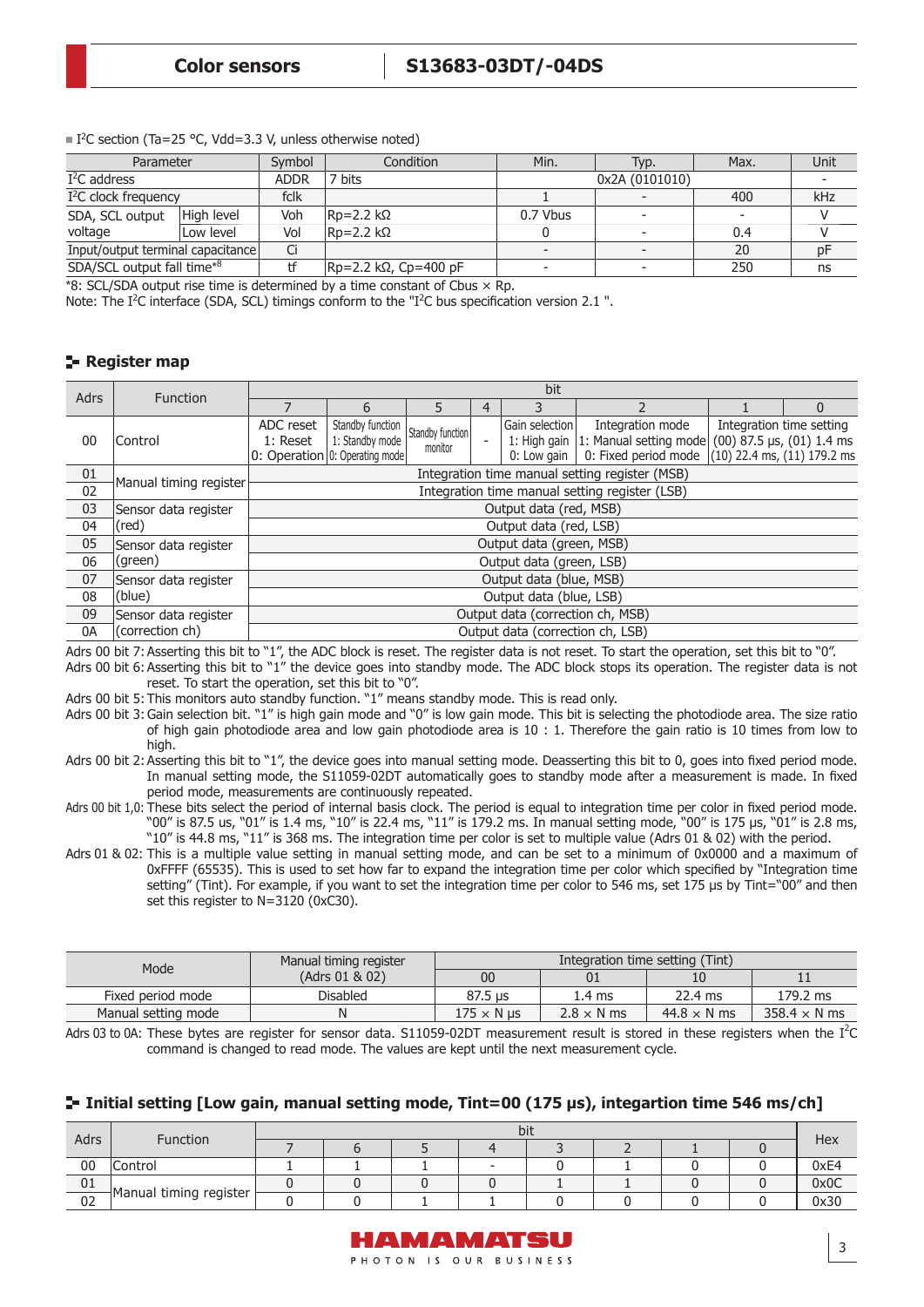#### **Program example**

Condition 1: Initial setting [manual setting mode, low gain, Tint=00 (175 μs), integration time 546 ms/ch (0x0C30 is set in manual timing register)]

Command

| Action                             |    |                |   |              |   | Data body    |              |   |   | Ack            | Remark                                       |
|------------------------------------|----|----------------|---|--------------|---|--------------|--------------|---|---|----------------|----------------------------------------------|
| Address call (0x2A)                | S  | 0              |   | 0            |   | 0            |              | 0 | W | A              | 7-bit address                                |
| Register call (0x00)               |    | 0              | 0 | 0            | 0 | 0            | 0            | 0 | 0 | A              | Calls control byte                           |
| Register write (0x84)              |    | 1              | 0 | $\mathbf{0}$ | 0 | 0            |              | 0 | 0 | A              | ADC reset, standby disabled                  |
| Address call (0x2A)                | Sr | $\overline{0}$ | 1 | $\mathbf{0}$ |   | 0            |              | 0 | W | A              | Restart, address                             |
| Register call (0x00)               |    | $\mathbf{0}$   | 0 | $\mathbf{0}$ | 0 | 0            | $\Omega$     | 0 | 0 | A              | Calls control byte                           |
| Register write (0x04)              |    | $\mathbf{0}$   | 0 | $\mathbf{0}$ | 0 | 0            |              | 0 | 0 | A              | ADC reset disabled, bus release<br>P         |
|                                    |    |                |   |              |   |              |              |   |   |                | Wait longer than integration time (>2184 ms) |
| Address call (0x2A)                | S  | 0              | T | 0            |   | 0            |              | 0 | W | A              | 7-bit address                                |
| Register call (0x03)               |    | 0              | 0 | 0            | 0 | 0            | $\mathbf{0}$ |   |   | A              | Calls output data byte                       |
| Address call (0x2A)                | Sr | $\overline{0}$ | T | $\mathbf{0}$ |   | 0            |              | 0 | R | A              | Changes to read mode                         |
| Data read out (R: MSB)             |    | X              | X | X            | X | X            | X            | X | X | A              | Red data output                              |
| Data read out (R: LSB)             |    | X              | X | $\times$     | X | X            | X            | X | X | $\overline{A}$ |                                              |
| Data read out (G: MSB)             |    | X              | X | $\mathsf{X}$ | X | X            | X            | X | X | A              | Green data output                            |
| Data read out (G: LSB)             |    | X              | X | $\mathsf{X}$ | X | X            | X            | X | X | $\overline{A}$ |                                              |
| Data read out (B: MSB)             |    | X              | X | X            | X | $\mathsf{X}$ | X            | X | X | Α              | Blue data output                             |
| Data read out (B: LSB)             |    | $\mathsf{X}$   | X | X            | X | $\mathsf{X}$ | X            | X | X | $\overline{A}$ |                                              |
| Data read out (Correction ch: MSB) |    | X              | X | X            | X | X            | X            | X | X | $\overline{A}$ | Correction ch data output                    |
| Data read out (Correction ch: LSB) |    | X              | X | X            | X | $\mathsf{X}$ | X            | X | X | $\overline{A}$ | P                                            |

-<br>S=Start condition, Sr=Restart condition, A=Acknowledge, A=Acknowledge by host, P=Stop condition, R=Read mode (1),<br>W=Write mode (0), A=not acknowledge W=Write mode (0),  $\overline{A}$ =not acknowledge

| Format |    |                      |   |                |                |                      |                |              |              |              |              |             |
|--------|----|----------------------|---|----------------|----------------|----------------------|----------------|--------------|--------------|--------------|--------------|-------------|
| S      |    | 0x2A(7 bits)         | W | $\overline{A}$ |                | 0x00                 | $\mathsf{A}$   |              | 0x84         | $\mathsf{A}$ |              |             |
|        |    |                      |   |                |                |                      |                |              |              |              |              |             |
|        | Sr | 0x2A(7 bits)         |   | W              | $\overline{A}$ | 0x00                 |                | $\mathsf{A}$ | 0x04         |              | $A \mid$     | P           |
|        |    |                      |   |                |                |                      |                |              |              |              |              |             |
| Wait   |    |                      |   |                |                |                      |                |              |              |              |              |             |
|        |    |                      |   |                |                |                      |                |              |              |              |              |             |
| S      |    | 0x2A(7 bits)         | W | $\overline{A}$ |                | 0x03                 | A              | Sr           | 0x2A(7 bits) | $\mathsf{R}$ | $\mathsf{A}$ |             |
|        |    |                      |   |                |                |                      |                |              |              |              |              |             |
|        |    | Sensor data          |   | $\overline{A}$ |                | Sensor data          | $\overline{A}$ |              |              |              |              |             |
|        |    |                      |   |                |                |                      |                |              |              |              |              |             |
|        |    | Sensor data          |   | A              |                | Sensor data          | $\overline{A}$ |              |              |              |              |             |
|        |    |                      |   |                |                |                      |                |              |              |              |              |             |
|        |    | Sensor data          |   | $\overline{A}$ |                | Sensor data          | $\overline{A}$ |              |              |              |              |             |
|        |    |                      |   |                |                |                      |                |              |              |              |              |             |
|        |    | Sensor data          |   | $\overline{A}$ |                | Sensor data          | $\overline{A}$ | P            |              |              |              |             |
|        |    | from master to slave |   |                |                | from slave to master |                |              |              |              |              | KPICC0334EA |
|        |    |                      |   |                |                |                      |                |              |              |              |              |             |

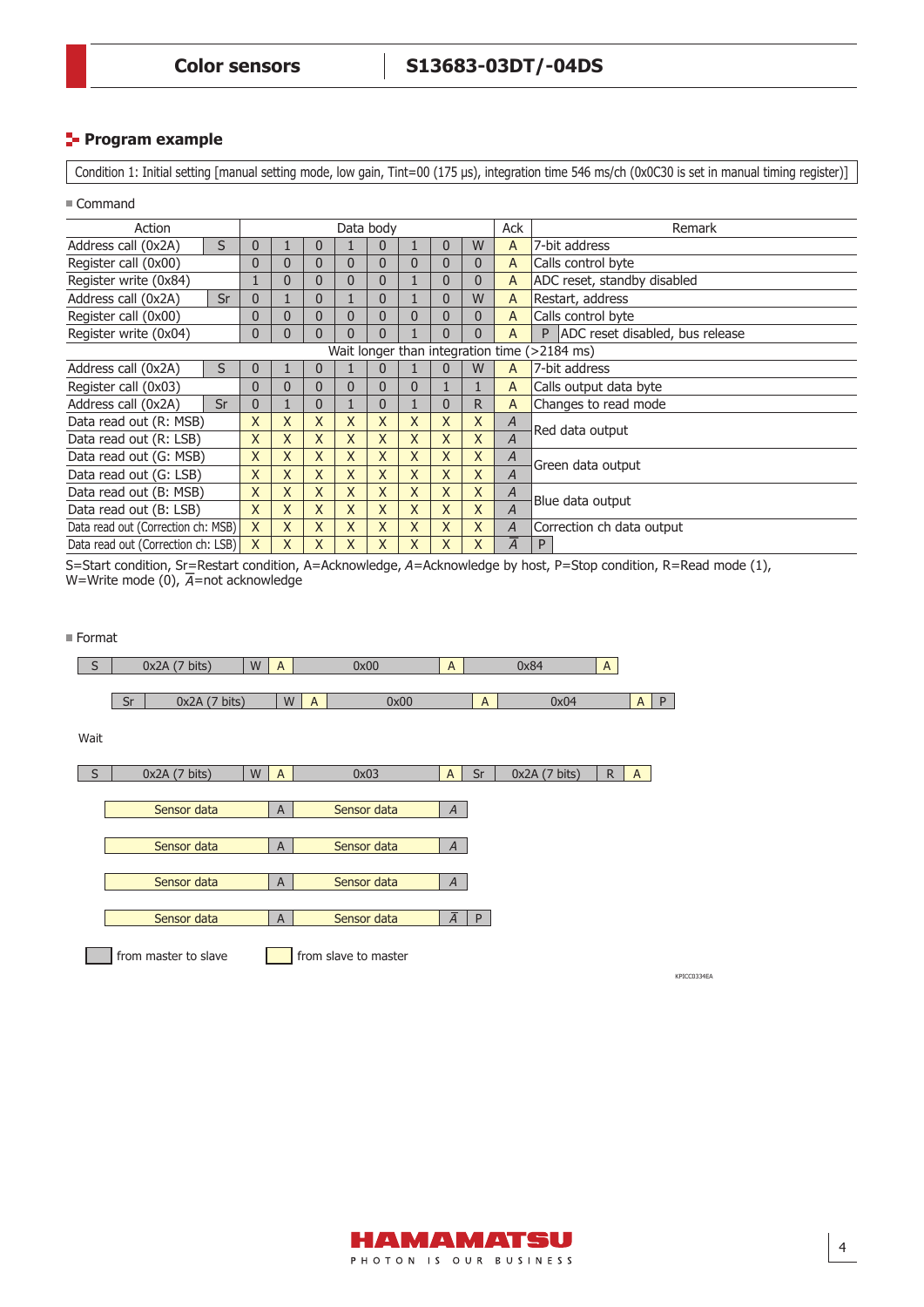Condition 2 [fixed period mode, high gain, Tint=01 (1.4 ms), integration time 1.4 ms/ch]

■ Command

| Action                             |              |                |              |              | Data body      |                |              |              | Ack            | Remark                                                                                             |
|------------------------------------|--------------|----------------|--------------|--------------|----------------|----------------|--------------|--------------|----------------|----------------------------------------------------------------------------------------------------|
| S<br>Address call (0x2A)           | 0            |                | 0            |              | $\bf{0}$       |                | 0            | W            | A              | 7-bit address                                                                                      |
| Register call (0x00)               | 0            | $\Omega$       | 0            | 0            | 0              | 0              | 0            | 0            | A              | Calls control byte                                                                                 |
| Register write (0x89)              |              | $\overline{0}$ | 0            | $\mathbf{0}$ |                | $\overline{0}$ | 0            |              | A              | ADC reset, standby disabled                                                                        |
| Address call (0x2A)<br>Sr          | $\mathbf{0}$ |                | $\mathbf{0}$ |              | $\mathbf{0}$   |                | 0            | W            | A              | 7-bit address                                                                                      |
| Register call (0x00)               | 0            | $\overline{0}$ | $\Omega$     | $\mathbf{0}$ | $\overline{0}$ | $\overline{0}$ | $\mathbf{0}$ | 0            | A              | Calls control byte                                                                                 |
| Resistor write (0x09)              | $\Omega$     | 0              | 0            | 0            |                | 0              | 0            |              | А              | ADC reset disabled, bus release<br>P                                                               |
|                                    |              |                |              |              |                |                |              |              |                | Wait longer than integration time (> 5.6 ms). Within this period, repeat measurement is continued. |
| Address call (0x2A)<br>S           | 0            |                | 0            |              | $\Omega$       |                | 0            | W            | A              | 7-bit address                                                                                      |
| Register call (0x03)               | $\mathbf{0}$ | $\mathbf{0}$   | $\mathbf{0}$ | $\mathbf{0}$ | $\mathbf{0}$   | $\mathbf{0}$   |              |              | A              | Calls output data byte                                                                             |
| Sr<br>Address call (0x2A)          | $\mathbf{0}$ |                | $\mathbf{0}$ |              | 0              |                | 0            | $\mathsf{R}$ | A              | Changes to read mode                                                                               |
| Data read out (R: MSB)             | $\mathsf{X}$ | $\mathsf{X}$   | X            | X            | X              | X              | X            | X            | $\overline{A}$ | Red data output                                                                                    |
| Data read out (R: LSB)             | $\mathsf{X}$ | $\mathsf{x}$   | X            | X            | X              | X              | X            | X            | $\overline{A}$ |                                                                                                    |
| Data read out (G: MSB)             | $\chi$       | X              | X            | X            | X              | X              | X            | X            | A              | Green data output                                                                                  |
| Data read out (G: LSB)             | $\chi$       | X              | X            | X            | X              | X              | X            | X            | $\overline{A}$ |                                                                                                    |
| Data read out (B: MSB)             | X            | $\sf X$        | X            | X            | $\mathsf{X}$   | X              | X            | X            | A              | Blue data output                                                                                   |
| Data read out (B: LSB)             | $\chi$       | $\sf X$        | X            | X            | X              | X              | X            | X            | $\overline{A}$ |                                                                                                    |
| Data read out (Correction ch: MSB) | $\mathsf{X}$ | $\chi$         | X            | X            | X              | X              | X            | X            | A              | Correction ch data output                                                                          |
| Data read out (Correction ch: LSB) | X            | X              | X            | X            | X              | X              | X.           | X            | $\overline{A}$ | P                                                                                                  |

-<br>S=Start condition, Sr=Restart condition, A=Acknowledge, A=Acknowledge by host, P=Stop condition, R=Read mode(1),<br>W=Write mode(0), A=not acknowledge W=Write mode(0),  $\overline{A}$ =not acknowledge

 $\blacksquare$  Format



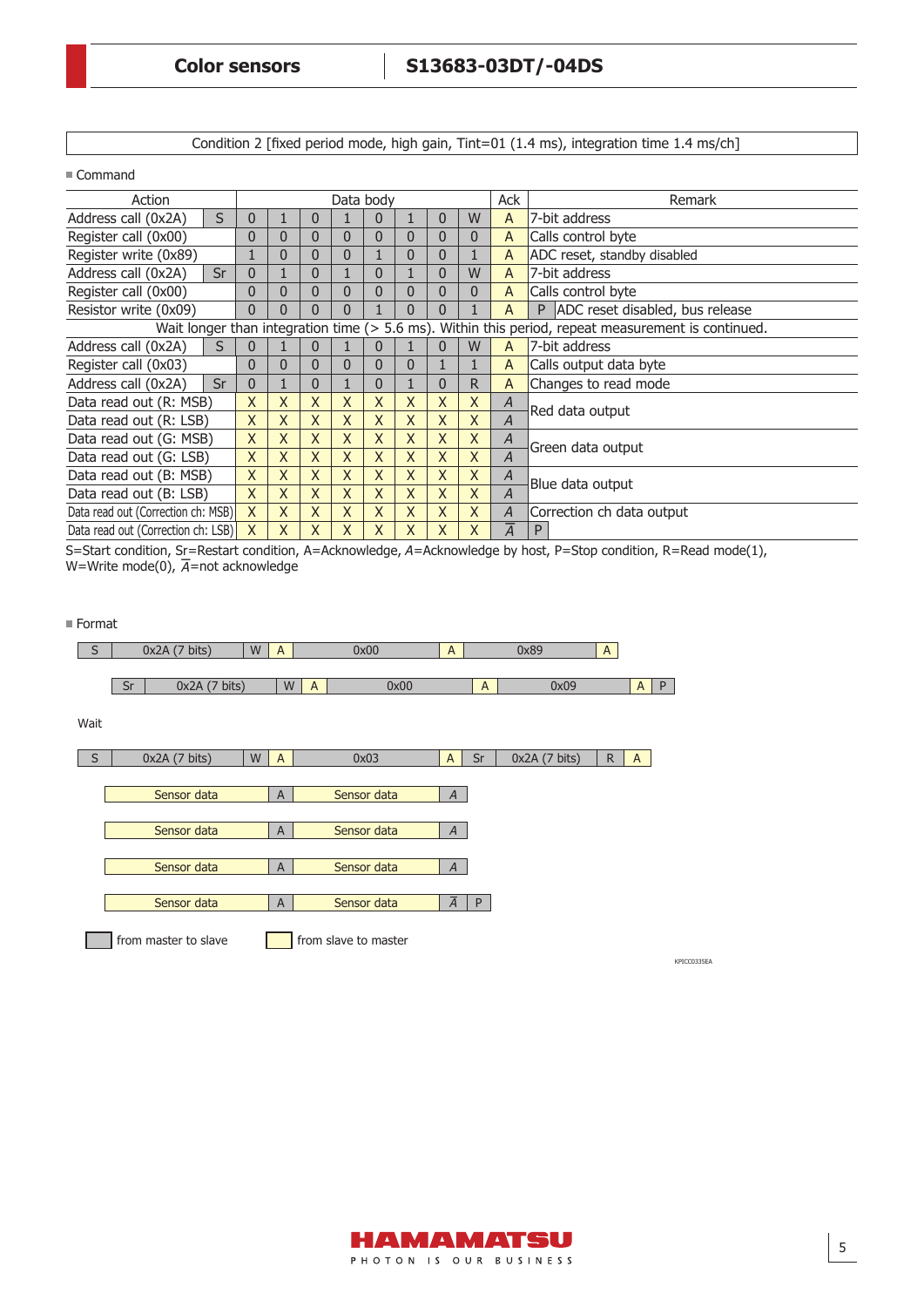#### **E-** Compensation method for sensitivity variation



Sensitivity variation can be decreased using the compensation coefficient which is calculated from the integration time measurement result. Explanation of compensation method is shown as follows.

Integration time measurement method

In case of integration time measurement, it is necessary to set manual setting mode. The integration time measurement starts after "ADC reset" disabled. To measure the finishing integration time (measurement) Tmeas, check "Standby monitor" bit until it becomes to "1".

Compensation method

The sensitivity compensation that used integration time is as follows:

K : compensation coefficient Tset : integration time (setting) Tmeas: integration time (measurement)<br>S : photo sensitivity (measurement) S : photo sensitivity (measurement)<br>S' : photo sensitivity (compensation) : photo sensitivity (compensation)  $K = \frac{Test}{}$ Tmeas  $S' = S \cdot K$ 

Measurement accuracy of integration time

The measurement minimum resolution of Tmeas is defined by the looping duration (Tunit). In case of default setting, the Tset is 2184 ms and assuming the Tunit to 7.8 ms, the accuracy of integration time is calculated by following formula.

$$
\frac{\text{Tunit}}{\text{Test}} \times 100 = \frac{7.8}{2184} \times 100 = 0.36\%
$$

The specification of compensated sensitivity is defined as 0.36% accuracy.



#### **F** Spectral response (typical example)

#### **Count value vs. illuminance (typical example)**



KPICB0252EB

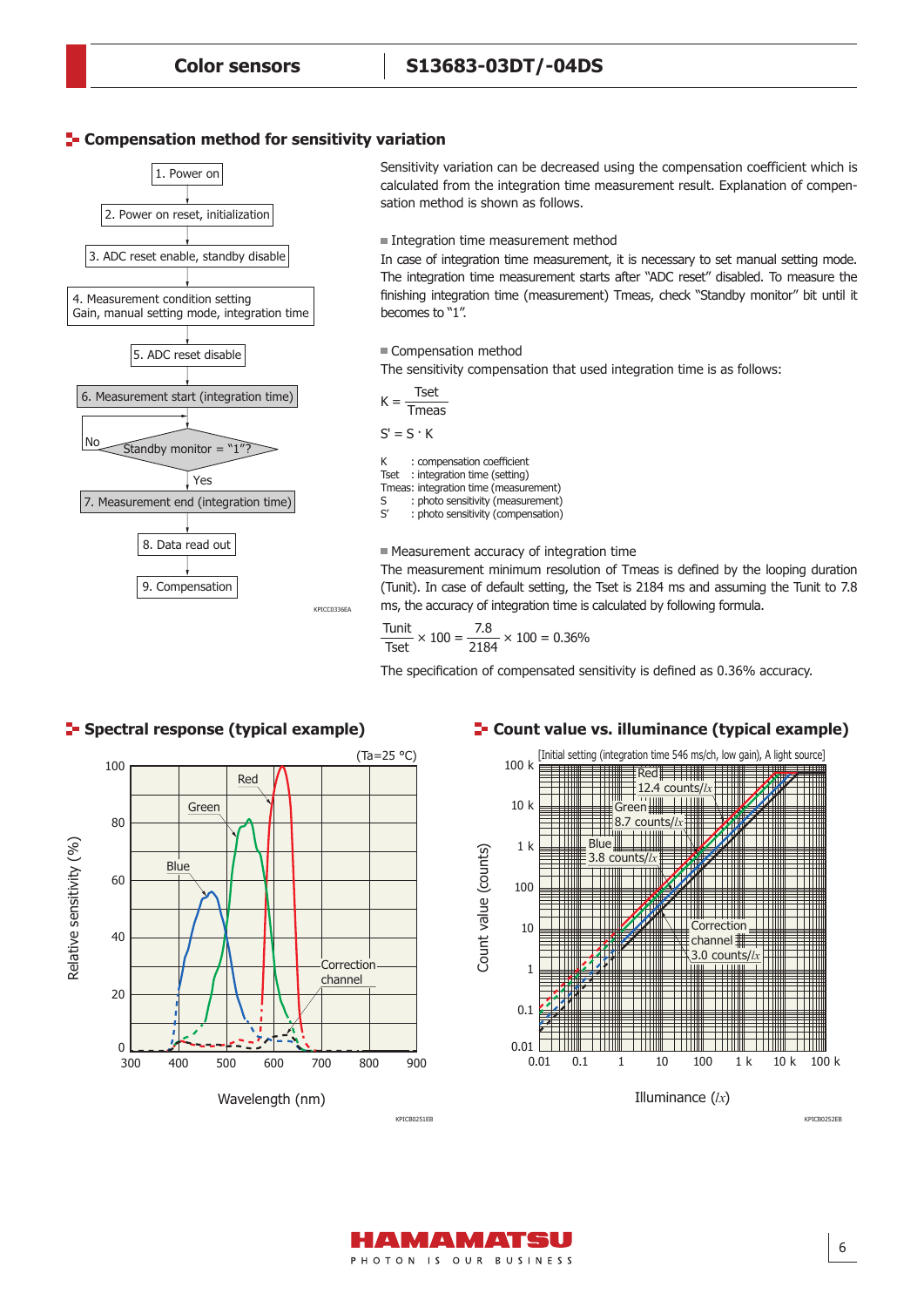## **Block diagram**



# **T**-Timing chart of standby function



# **F** Connection example



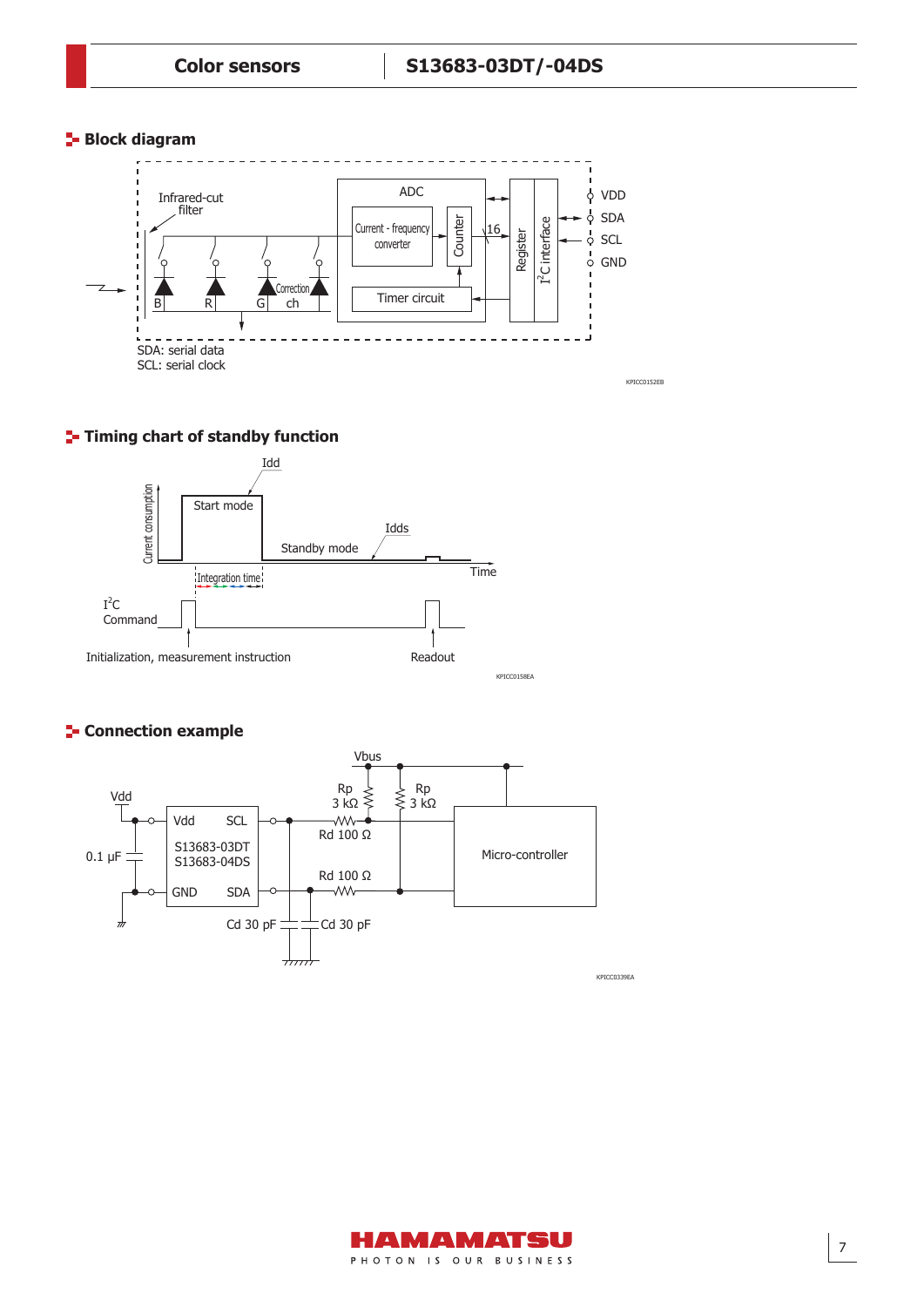# **<sup>1</sup>** Dimensional outline (unit: mm)



# **Details of photosensitive area (unit: μm)**



#### **Recommended land pattern (unit: mm)**

KPICA0111ED

![](_page_7_Figure_7.jpeg)

KPICC0223EA

![](_page_7_Picture_9.jpeg)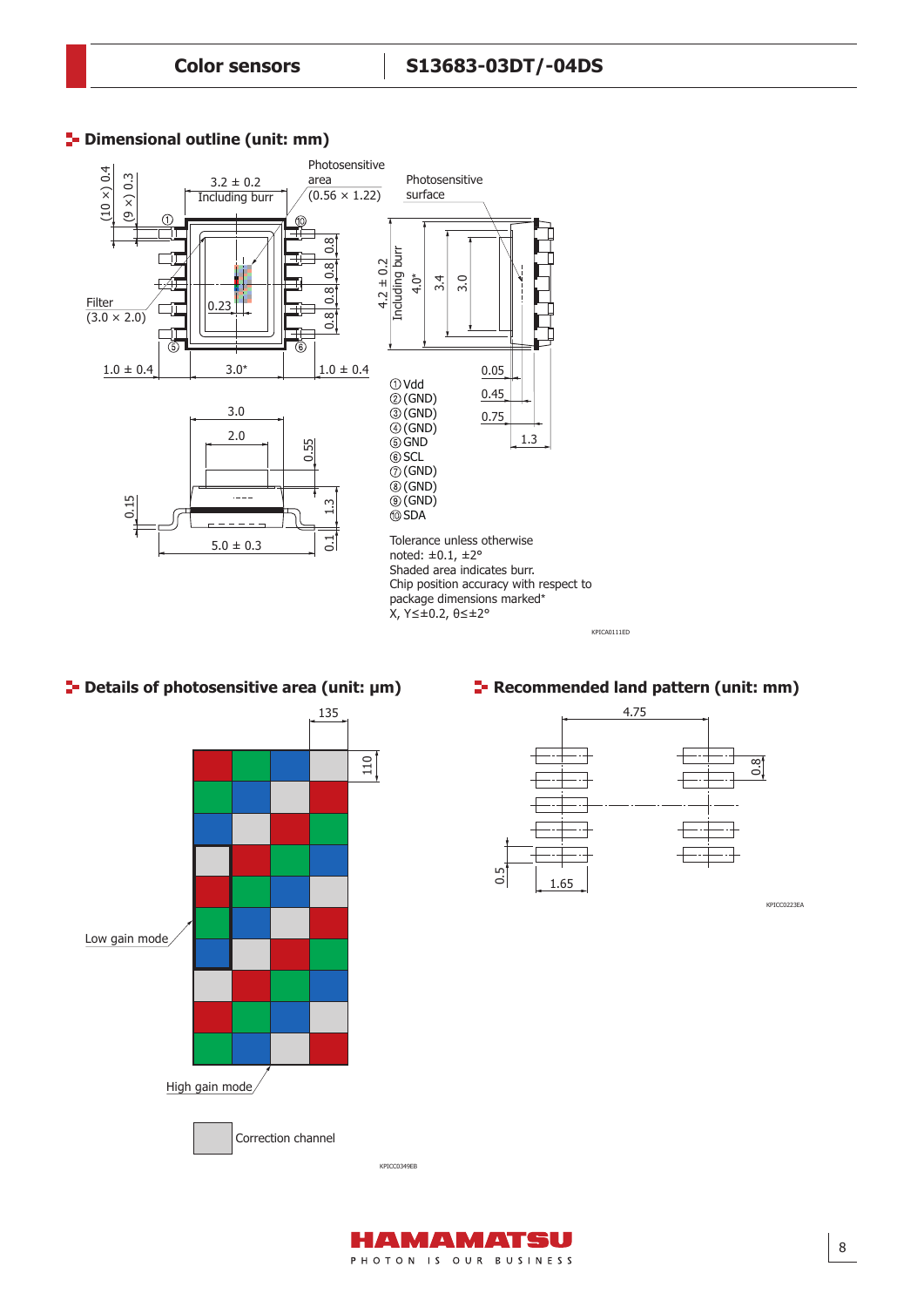# **Reel packing specifications (S13683-03DT)**

Reel (conforms to JEITA ET-7200)

| Juter<br>mete<br>(IId     | ietei<br>nud<br>-117 | $\cdots$<br>חר<br>widu.<br>lav | 11 Id            | $\sim$ $\sim$<br>Stics |
|---------------------------|----------------------|--------------------------------|------------------|------------------------|
| $\overline{a} =$<br>- Φ∠. | ነጸሌ<br>mm.           | mm                             | DC<br>rronc<br>ີ | rive                   |

**Embossed tape (unit: mm, material: PS, conductive)** 

![](_page_8_Figure_6.jpeg)

![](_page_8_Figure_7.jpeg)

![](_page_8_Figure_8.jpeg)

KPICC0197EB

- Packing quantity 1500 pcs/reel
- Packing type

Reel and desiccant in moisture-proof packaging (vacuum-sealed)

![](_page_8_Picture_13.jpeg)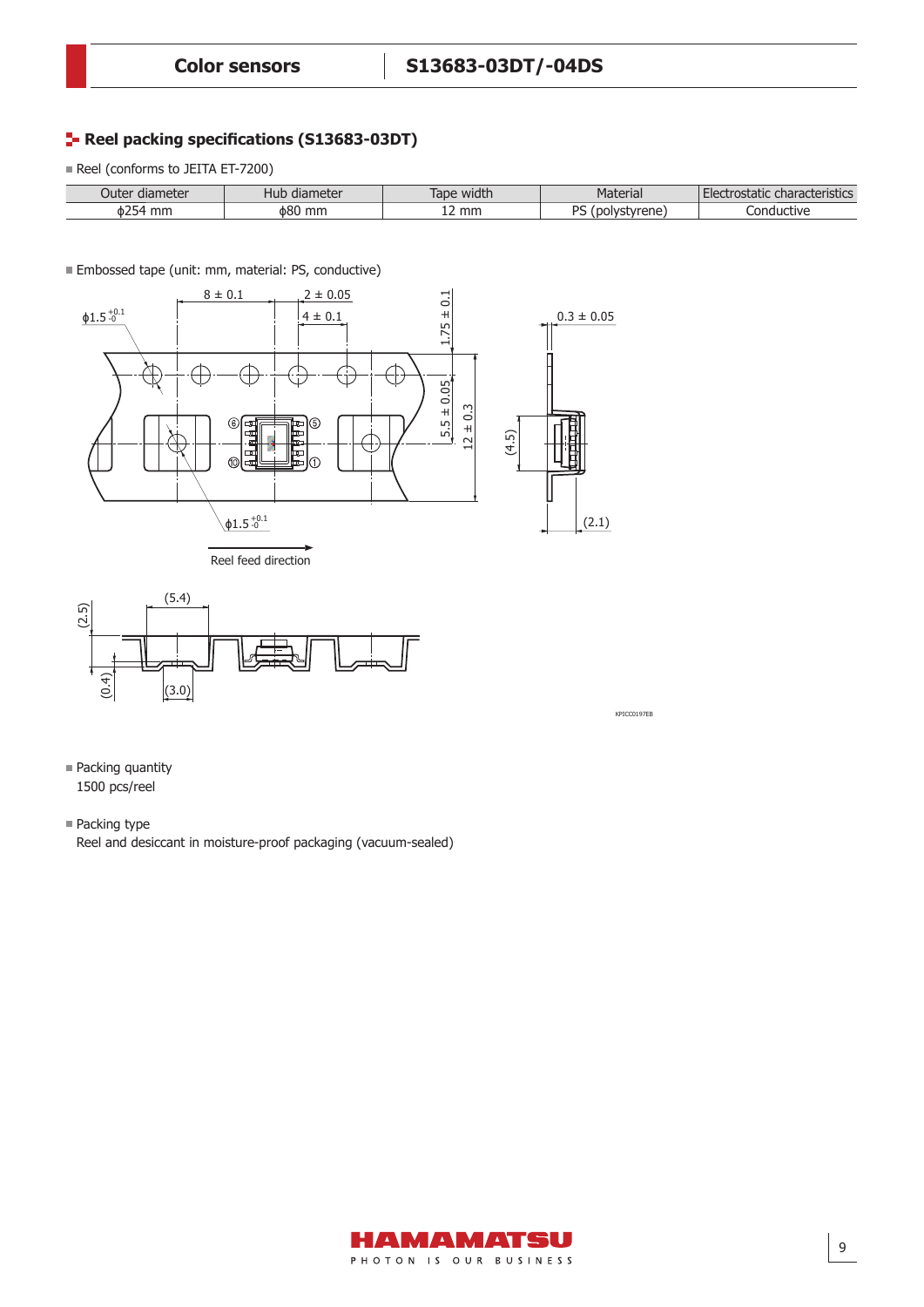# **Recommended soldering condition**

![](_page_9_Figure_3.jpeg)

Time

KPICB0164EC

- ∙ This product supports lead-free soldering. After unpacking, store it in an environment at a temperature of 30 °C or less and a humidity of 60% or less, and perform soldering within 24 hours.
- The effect that the product receives during reflow soldering varies depending on the circuit board and reflow oven that are used. Before actual reflow soldering, check for any problems by testing out the reflow soldering methods in advance.

# **F**-Related information

www.hamamatsu.com/sp/ssd/doc\_en.html

**Precautions** 

- ∙ Disclaimer
- ∙ Surface mount type products

![](_page_9_Picture_13.jpeg)